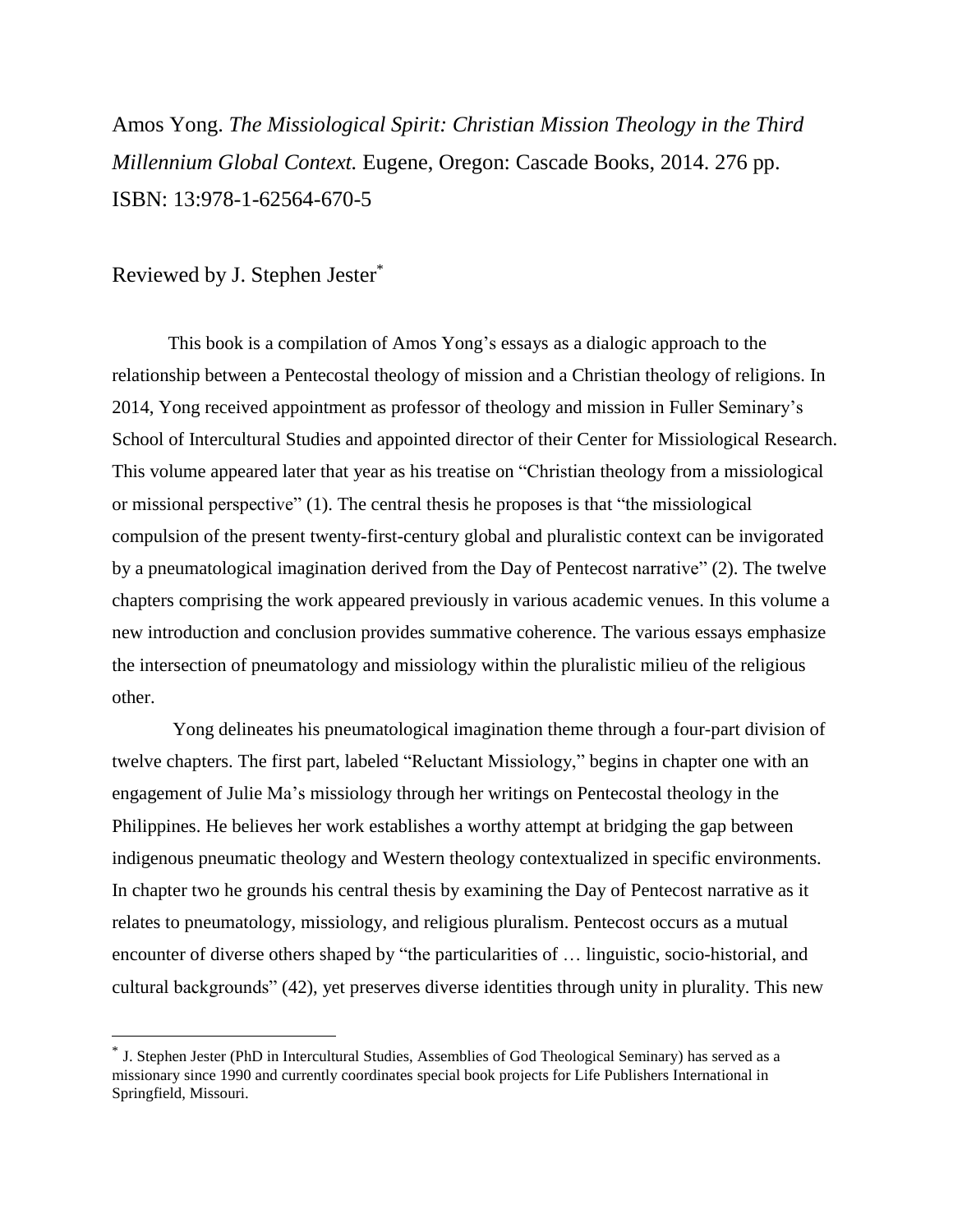and diverse community of God represents a temporary modality in "anticipation of the kingdom of God" (47). Further, participation in this community entails "full immersion into the liberating and reconciling work of the spirit of God in all spheres of life" (48).

Yong is sensitive to the sociocultural environment of missional engagement and recognizes the historic emphasis of the Spirit as the Spirit of Christ who reconciles the world within its particularities. He asks the question, "why would this reconciling work of the Spirit ... not include the redemption of the religious sphere of human life?" (48). For Yong, all human existence, including non-Christian faith practices, holds redemptive possibility because he affirms "the Spirit's presence and activity in the religions" (49). As a result, he calls for a theology of mission that is pneumatologically ecumenical in interfaith encounters. This requires sensitivity to the religious other as dialogue partner.

Chapter three specifically addresses the context of encounters within a religiously plural world by proposing a way forward past the traditional paradigmatic impasse. That is, practitioners either engage religious others on purely Christian terms, which preserves Christocentric dialogue, or encounter revolves around the religious other's terms, thus losing the centrality of Christ (56). He proposes a pneumatological framework of dialogue focused on the Pentecost narrative as the universalizing model of the Spirit's activity to reconcile culture, language, and religion. This proposal suggests that religious conversion is a life-long process of encounter, that tradition and ecclesiology evolve over time, and that all religions display dynamic fluidity. In order for the pneumatological paradigm to function, dialogue partners need opportunity to both speak and listen to the other. This leads to conversion of the dialogue partners to the other's religious perspective, which "will not contradict or compromise our commitment to Christ. What may happen is that the Christian perspective of Christ will be deepened or transformed" (65). He faces potential objections to this pneumatological paradigm by declaring that when the Spirit intersects with human contexts, then categories, human insights, and normativity become less unique and predictable simply because Christian revelation is dynamic rather than static, an inherent quality of the interreligious environment (73).

He enlarges upon the pneumatological paradigm of the Pentecost narrative in the second part of the volume where he proposes Pentecostal missiology as a pragmatic mission theology. Beginning in chapter four, he describes a theology of hospitality within the interreligious encounter that recognizes "Incarnation and Pentecost … are the ultimate expressions and

113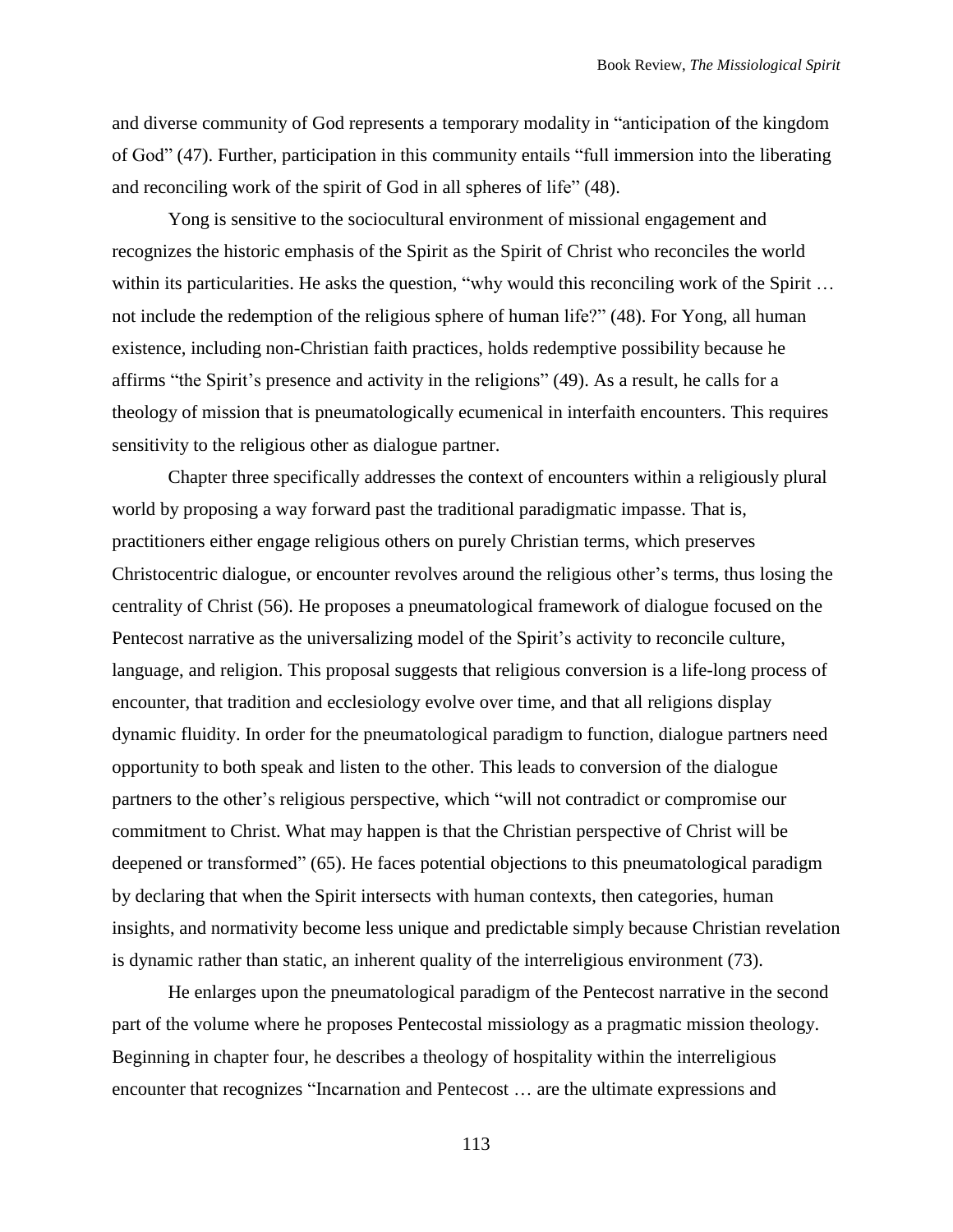manifestations of divine hospitality through which God both gives himself to the world and invites the world to receive the salvation that comes through divine visitation" (88). Hospitality invites participation as guests and hosts to the religious other and allows the missional agent to "stand in solidarity and serve with the sick, the poor, and the oppressed" (89). Discernment is imperative within sociocultural and religious contexts of encounter. This empowers a pneumatological framework, which "is much more ambiguous than exclusivistic and pluralistic theologies of mission because it requires constant attention to context along with spiritual vigilance in attending to what the Holy Spirit might be saying and doing" (93).

Chapter five surveys some of the developments in Pentecostal missiology, beginning with Hodges, leading up to more recent articulations. He believes there is a strong connection between Pentecostal mission theology and Pentecostal theologies of religion. In relation to this intersection, he discusses the paradigms of exclusivism, pluralism, and inclusivism. The position he advocates amalgamates all three through the "'pneumatological imagination'… that suggests the possibility of the Spirit's presence and influence in the world in general and in the world's religions more particularly" (109). He follows this in chapter six with a call for less demonization of the religions and a recognition of "kin-domization" as a witness of the pneumatological imagination (120). The Day of Pentecost narrative provides the universalizing backdrop to the kin-domization of all cultures and faiths in their distinct cultural particularities while universal in their praise of God (136). In chapters seven and eight he applies the thesis to specific contexts: Native Americans and the Buddhist-Christian dialogue. He elaborates more on postcolonial missiology in North America in chapter nine with an analysis of the colonial mindset and his discussion of a post-Constantinian and post-Christendom model.

Part four is the final section with chapters ten, eleven, and twelve. Chapter ten relates the *missio Spiritus* as involving a mission theology that recognizes the Spirit's universal role in creation, redemptive history, and eschatological fulfillment. He posits that the *missio Spiritus* encompasses the Spirit's presence and redemptive capacities in culture, economics, politics, and religious life. Chapter eleven takes up the challenge of a Spirit-Christology with a declaration that "faith in Christ can be pneumatically generated even if not expressed according to traditional manifestations" (199). The concept is the development of hidden and cultural believers rather than ecclesial participants because the Spirit reveals the already present Christ within the religious contexts of missional encounter. He finishes the argument in chapter twelve with a

114